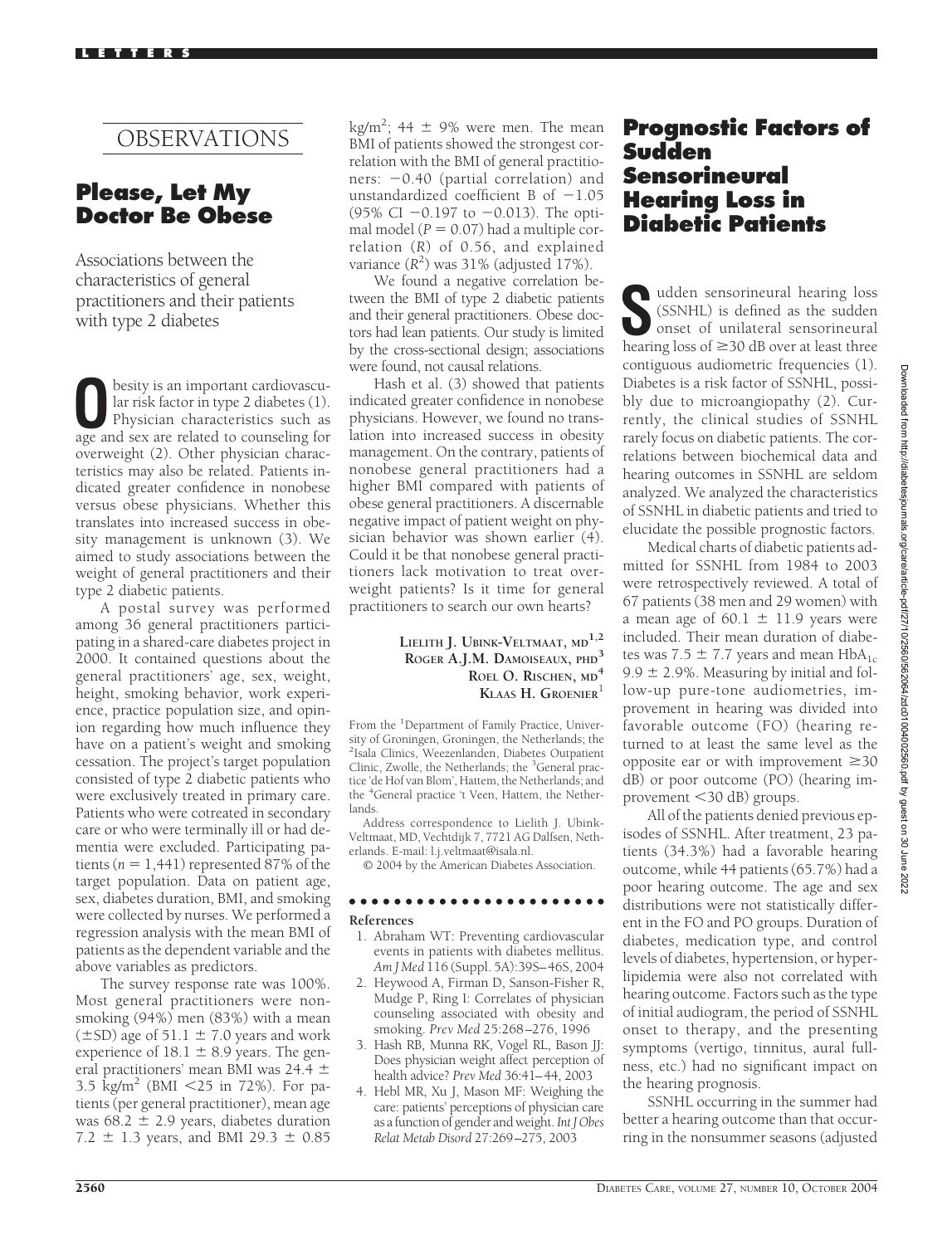for sex and age, odds ratio [OR] for the PO group 0.093 [95% CI 0.02–0.428], *P* 0.002). The glucocorticoid regimen had a dose-dependent effect on the outcome  $(\chi^2$  for trend test 5.4159,  $P = 0.020$ ). Using no steroid treatment as a reference group, the adjusted OR for the PO group was  $0.762$  (0.231–2.516,  $P = 0.656$ ) and 0.355 (0.157 $-0.802$ ,  $P = 0.013$ ) for the low- and high-steroid groups (prednisolone  $1 \text{ mg} \cdot \text{kg}^{-1} \cdot \text{day}^{-1}$  for at least 7 days), respectively. When we compared the hearing outcomes using binary covariates, such as using or not using steroids, the difference was not significant. Vitamin B treatment had a significantly adverse effect for hearing recovery (adjusted OR for the PO group was 3.676  $[1.081–12.5]$ ,  $P = 0.037$ ). The adjusted OR for the PO group for every gram per liter increment of serum albumin was  $0.659$  ( $0.471 - 0.922$ ,  $P = 0.015$ ). The increment in serum lactate dehydrogenase was borderline significantly correlated with poor hearing outcome  $(P = 0.050)$ , but the effect was not significant after adjustment for sex and age. In multivariate logistic regression, only the increment in albumin remained independently associated with the hearing outcome.

In conclusion, our data reveal that onset in summer and higher serum albumin concentrations are favorable prognostic factors of SSNHL in diabetic patients. A vitamin B regimen may lead to a poor hearing outcome. We suggest a high-dose glucocorticoid treatment for SSNHL in diabetic patients. Further prospective studies are needed to confirm the true effects of these prognostic factors.

### **SHUEN-FU WENG, MD<sup>1</sup> YUH-SHYANG CHEN, MD<sup>2</sup> TIEN-CHEN LIU, MD, PHD<sup>2</sup> CHUAN-JEN HSU, MD, PHD<sup>2</sup> FEN-YU TSENG, MD, MPH<sup>1</sup>**

From the <sup>1</sup>Department of Internal Medicine, National Taiwan University Hospital, National Taiwan University College of Medicine, Taipei, Taiwan; and the <sup>2</sup> Department of Otolaryngology, National Taiwan University Hospital, National Taiwan University College of Medicine, Taipei, Taiwan.

Address correspondence to Dr. Fen-Yu Tseng, MD, MPH, Department of Internal Medicine, National Taiwan University Hospital, No. 7, Chung-Shan South Road, Taipei, Taiwan. E-mail: fytseng@ha.mc.ntu.edu.tw.

© 2004 by the American Diabetes Association.

#### ●●●●●●●●●●●●●●●●●●●●●●●

#### **References**

- 1. Gate GA: Sudden sensorineural hearing loss. In *The Ear: Comprehensive Otology.* Canalis RF, Lambert PR, Eds. Philadelphia, Lippincott Williams & Wilkins, 2000, p. 523–536
- 2. Shikowitz MJ: Sudden sensorineural hearing loss. *Med Clin North Am* 75:1239– 1250, 1991

### **Gastric Bypass Surgery in Severely Obese Type 1 Diabetic Patients**

**O**besity is common in type 2 diabetes<br>type 1 diabetes (1). However, as<br>shown in the Diabetes Control and Combut is rarely seen in autoimmune shown in the Diabetes Control and Complications Trial cohort (2,3), a subset of type 1 diabetic patients are overweight, and it has been suggested that intensive insulin therapy may unmask the central obesity or metabolic syndrome in susceptible individuals.

Gastric bypass is considered a gold standard procedure in the surgical treatment of severe obesity, with  $>50\%$  of excess weight loss occurring within 2 years after the surgery. The weight reduction is maintained over the following years in a vast majority of patients (4). Numerous reports have been published on the beneficial effects of obesity surgery on glucose control and metabolic disorders in impaired glucose tolerant and type 2 diabetic subjects, with an impressive 70– 90% of diabetic patients remaining euglycemic without diabetes medications several years after the surgery (5,6). This significant impact of gastric bypass surgery on glucose control is thought to not only result from significant weight loss but also from the exclusion of hormonally active foregut (7,8). It is worth noting that in recent years, gastric bypass has become an increasingly safe procedure (9).

We performed gastric bypass operations in two young women with autoimmune type 1 diabetes associated with severe obesity. Both patients had been obese for many years and were unsuccessful in their previous multiple attempts at losing weight. Having been informed about the benefits and risks of the surgery, they gave their consent to have bariatric surgery performed.

The first patient was a 23-year-old woman with type 1 diabetes since age 15 years, which was poorly controlled  $(HbA<sub>1c</sub>, 9.5%)$  and treated with a basal bolus insulin regimen (daily insulin dose 68 IU). Her body weight was 113.5 kg, height 171 cm, and BMI 38.8 kg/m<sup>2</sup>. She was mildly hypertensive and had hypercholesterolemia treated with a lowcholesterol diet. The patient underwent Roux-en-Y gastric bypass surgery, as described before (9), in August 2000. The surgery and postoperative period were uneventful. Six months after the surgery, her body weight was 84.3 kg (BMI 28.8 kg/m2 ; 25.7% reduction). After 1 year, it was 77.7 kg (BMI 26.6 kg/m<sup>2</sup>; 31.5% reduction). However, 2 years after the surgery, her weight increased to 85.0 kg (BMI  $29.1 \text{ kg/m}^2$ ) and has remained stable ever since. Eventually, the patient lost 28.5 kg, i.e., 25% of her initial body weight. Her glucose control improved markedly  $(HbA_{1c})$ 5.7%), with daily insulin dose reduced to 45 IU, and her blood pressure and plasma lipids returned to normal.

The second patient was a 28-year-old woman who was diagnosed with type 1 diabetes when she was 5 years old. She had been obese since childhood, and her body weight, as in the first patient, had been steadily increasing since the diagnosis of diabetes. Upon presentation, her weight was 126 kg, height 165 cm, and BMI 46.3 kg/m<sup>2</sup>. She had also been diagnosed with hypertension, hypertriglyceridemia, and, more recently, Sjögren's Syndrome. She was also treated with intensive insulin therapy (120 IU/day); however, her blood glucose control had been extremely poor for  $>10$  years  $(HbA<sub>1c</sub>$  during this period was between 10.4 and 11.8%). Her other medications included enalapril, bisoprolol, and fenofibrate. She had Roux-en-Y gastric bypass successfully performed in November 2002. Her surgery was complicated by bilateral pneumonia. Ten months after the operation, her weight was 84 kg (BMI 30.1 kg/m<sup>2</sup>; 33% reduction) and, similar to the previous patient, increased slightly 18 months after the surgery to 89.5 kg (BMI 32.9 kg/m<sup>2</sup>; 29% reduction). Her metabolic control has improved substantially (Hb $A_{1c}$  7.3%), and her daily insulin dose is now 70 IU. In addition, she no longer requires any treatment for hypertension or lipid disorders and her blood pressure and plasma triglycerides values are now normal.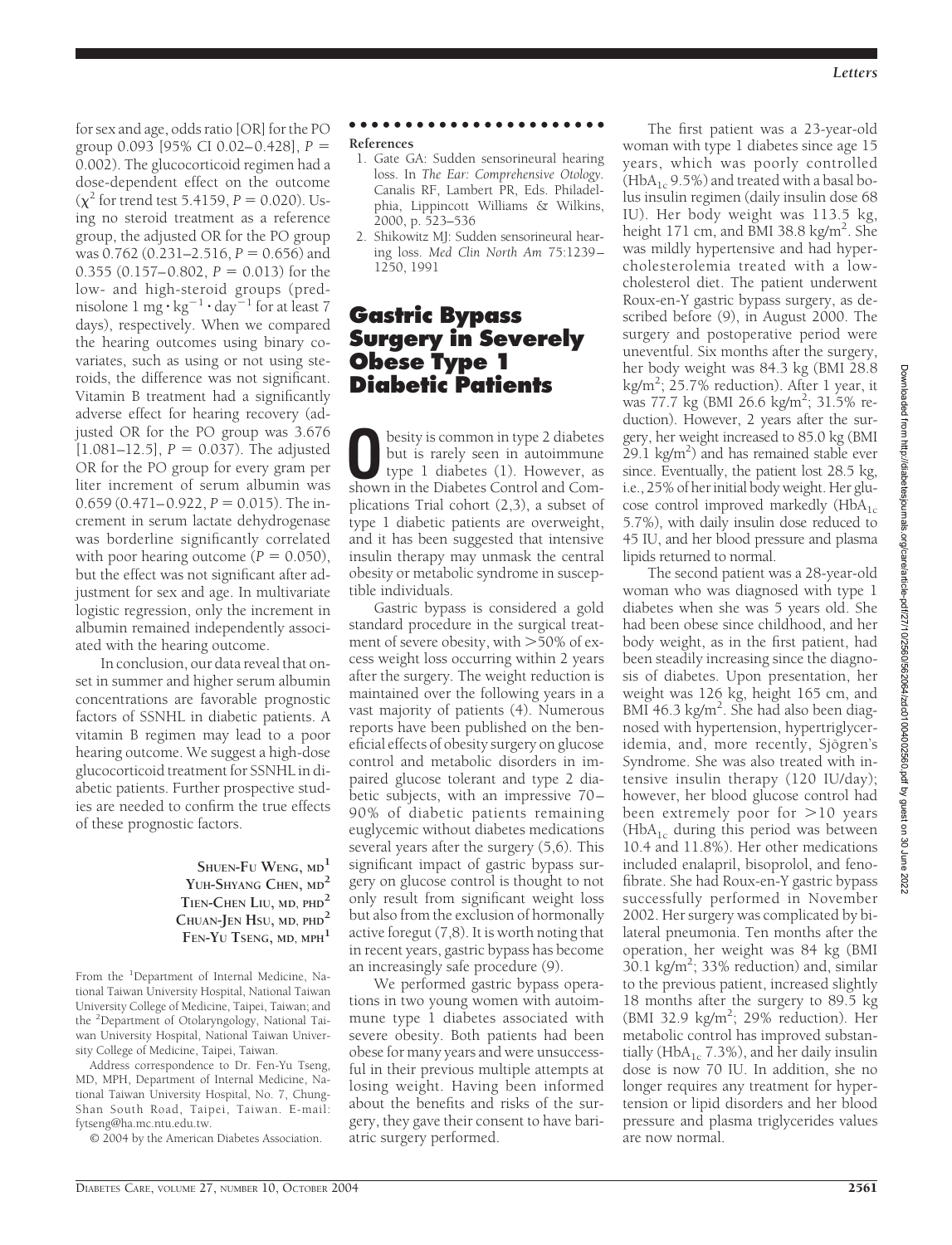Our report is, to the best of our knowledge, the first one describing the effects of obesity surgery in type 1 diabetes. In our opinion, gastric bypass surgery, which is being performed increasingly often  $(\sim$  100,000 operations in the U.S. annually [10]) in obese individuals, also with type 2 diabetes  $(4-8)$ , is a feasible, safe, and effective method of weight reduction in young type 1 diabetic patients with severe obesity and comorbidities leading to metabolic syndrome (e.g., hypertension, hyperlipidemia) (11). In our patients, surgery-induced weight loss was also associated with a decrease in insulin requirement per kilogram of body weight (0.60 to 0.53 IU/kg in the first patient and from 0.95 to 0.83 IU/kg in the second patient). This observation may suggest the presence of clinically significant insulin resistance in severely obese type 1 diabetic subjects (12), which was subsequently reduced once weight loss occurred. Importantly, neither of the patients had any significant hypoglycemic episodes after the surgery, despite considerable reduction in  $HbA_{1c}$  level and apparent increase in insulin sensitivity.

In conclusion, gastric bypass surgery not only leads to a significant and maintained weight loss in type 1 diabetic patients, but also results in remarkable improvement in metabolic control (absolute reduction in  $HbA_{1c}$  of 3–4%) and concomitant disorders. Interestingly, the need for constant intensive insulin therapy in these patients had no detrimental influence on weight loss as an effect of obesity surgery. Both patients lost 50–60% of their excessive body weight during the follow-up period, which is also the rate reported in nondiabetic subjects (4,5,7).

> **LESZEK CZUPRYNIAK, MD, PHD<sup>1</sup> JANUSZ STRZELCZYK, MD, PHD<sup>2</sup> KATARZYNA CYPRYK, MD, PHD<sup>3</sup> MACIEJ PAWLOWSKI, MD<sup>1</sup> DARIUSZ SZYMANSKI, MD, PHD<sup>2</sup> ANDRZEJ LEWINSKI, MD, PHD<sup>3</sup> JERZY LOBA, MD, PHD<sup>1</sup>**

From the <sup>1</sup>Department of Diabetology and Metabolic Diseases, Medical University of Lodz, Lodz, Poland; the <sup>2</sup> Department of General and Transplant Surgery, Medical University of Lodz, Lodz, Poland; and the <sup>3</sup>Department of Endocrinology and Isotope Therapy, Polish Mother's Memorial Hospital Research Institute, Medical University of Lodz, Lodz, Poland.

Address correspondence to Leszek Czupryniak, MD, PHD, Department of Diabetology and Metabolic Diseases, Barlicki University Hospital, No. 1, Ul, Kopcinskiego 22, 90-153 Lodz, Poland. E-mail: bigosik@poczta.onet.pl.

© 2004 by the American Diabetes Association.

#### ●●●●●●●●●●●●●●●●●●●●●●● **References**

- 1. Greenfield JR, Samaras K, Campbell LV, Chisholm DJ: Type 1 diabetes is not associated with increased central abdominal obesity (Letter). *Diabetes Care* 26:2703, 2003
- 2. Sibley SD, Palmer JP, Hirsch IB, Brunzell JD: Visceral obesity, hepatic lipase activity, and dyslipidemia in type 1 diabetes. *J Clin Endocrinol Metab* 88:3379–3384, 2003
- 3. Kabadi UM, Vora A, Kabadi M: Hyperinsulinemia and central adiposity: influence of chronic insulin therapy in type 1 diabetes (Letter). *Diabetes Care* 23:1024– 1025, 2000
- 4. Fobi MA, Lee H, Holness R, Cabinda D: Gastric bypass operation for obesity. *World J Surg* 22:925–935, 1998
- 5. Pories WJ, Swanson MS, MacDonald KG Jr, Long SB, Morris P, Brown BM, Bakarat HA, deRamon RA, Israel G, Dolezal JM, Dohm GL: Who would have thought it? An operation proves to be the most effective therapy for adult-onset diabetes mellitus. *Ann Surg* 222:339–350, 1995
- 6. Smith SC, Edwards CB, Goodman GN: Changes in diabetic management after Roux-en-Y gastric bypass. *Obes Surg* 6: 345–348, 1996
- 7. Eisenberg D, Bell RL: The impact of bariatric surgery on severely obese patients with diabetes. *Diabetes Spectrum* 16:240– 245, 2003
- 8. Clements RH, Gonzalez QH, Long CI, Wittert G, Laws HL: Hormonal changes after Roux-en-Y gastric bypass for morbid obesity and the control of type-II diabetes mellitus. *Am Surg* 70:1–5, 2004
- 9. Strzelczyk J, Czupryniak L, Loba J, Wasiak J: The use of polypropylene mesh in midline incision closure following gastric by-pass surgery reduces the risk of postoperative hernia. *Langenbecks Arch Surg* 387:294–297, 2002
- 10. Brody JE: Surgical alternatives for the truly overwieght. *New York Times*, 31 December 2002: Sect. F, p. 7
- 11. Expert Panel on Detection, Evaluation, and Treatment of High Blood Cholesterol in Adults: Executive summary of the Third Report of the National Cholesterol Education Programme (NCAP) Expert Panel on Detection, Evaluation, and Treatment of High Blood Cholesterol in Adults (Adult Treatment Panel III). *JAMA* 285:2486 –2497, 2001
- 12. Greenfield JR, Samaras K, Chisholm DJ: Insulin resistance, intra-abdominal fat, cardiovascular risk factors, and androgens in healthy young women with type 1 diabetes mellitus. *J Clin Endocrinol Metab* 87:1036–1040, 2002

# **Dysadipocytokinemia in Werner Syndrome and Its Recovery by Treatment With Pioglitazone**

erner syndrome (WS) (Mendelian Inheritance in Man no. 277700) is an autosomal recessive disorder known for progeroid phenotypes including graying and loss of hair, juvenile cataracts, insulin-resistant diabetes, skin atrophy, premature atherosclerosis, and cancer (1). Mutations in *WRN*, a RECQ family DNA/RNA helicase gene, have been identified to cause this disease. The mechanism for insulin resistance in WS remains to be elucidated.

Adipocytes secrete a number of hormones (or adipocytokines), such as tumor necrosis factor- $\alpha$  (TNF- $\alpha$ ), leptin, adiponectin, and resistin, thereby regulating insulin sensitivity (2). WS patients typically show the lipoatrophic skinny extremities with an obese trunk (1). The accumulated intra-abdominal visceral fat (3) suggests an altered production of adipocytokines.

To investigate the role of adipocytokines in the pathophysiology of WS, we examined the serum levels of TNF- $\alpha$  and adiponectin in WS. Sera sampled from 24 WS patients (14 men and 10 women; 16 with and 8 without diabetes) proven to be homozygous for *WRN* mutations, and 40 age- and sex-matched normoglycemic healthy volunteers were assayed after informed consent was obtained. Age (43  $\pm$ 8.1 vs. 41.6  $\pm$  7.5 years) and BMI (19.4  $\pm$ 1.9 vs.  $18.8 \pm 2.0$  kg/m<sup>2</sup>) were similar for diabetic and nondiabetic WS patients.

The serum level of TNF- $\alpha$ , a mediator of insulin resistance, was significantly elevated in WS regardless of having diabetes  $(21.8 \pm 8.7 \text{ pg/ml}, P < 0.0001 \text{ by})$ Mann-Whitney test) or not having diabetes  $(14.0 \pm 3.2 \text{ pg/ml}, P = 0.002) \text{ com}$ pared with the healthy control group  $(6.05 \pm 3.0 \text{ pg/ml})$ . Adiponectin levels in diabetic WS patients  $(3.1 \pm 2.9 \text{ }\mu\text{g/ml})$ was significantly lower than in nondiabetic WS patients  $(11.6 \pm 9.2 \,\mu\text{g/ml}, P =$ 0.006) or control subjects  $(14.4 \pm 8.8)$  $\mu$ g/ml,  $P < 0.0001$ ). The growing evidence indicates insulin sensitizing as well as antiatherogenic actions of adiponectin and the association of decreased serum adiponectin with insulin resistance, obe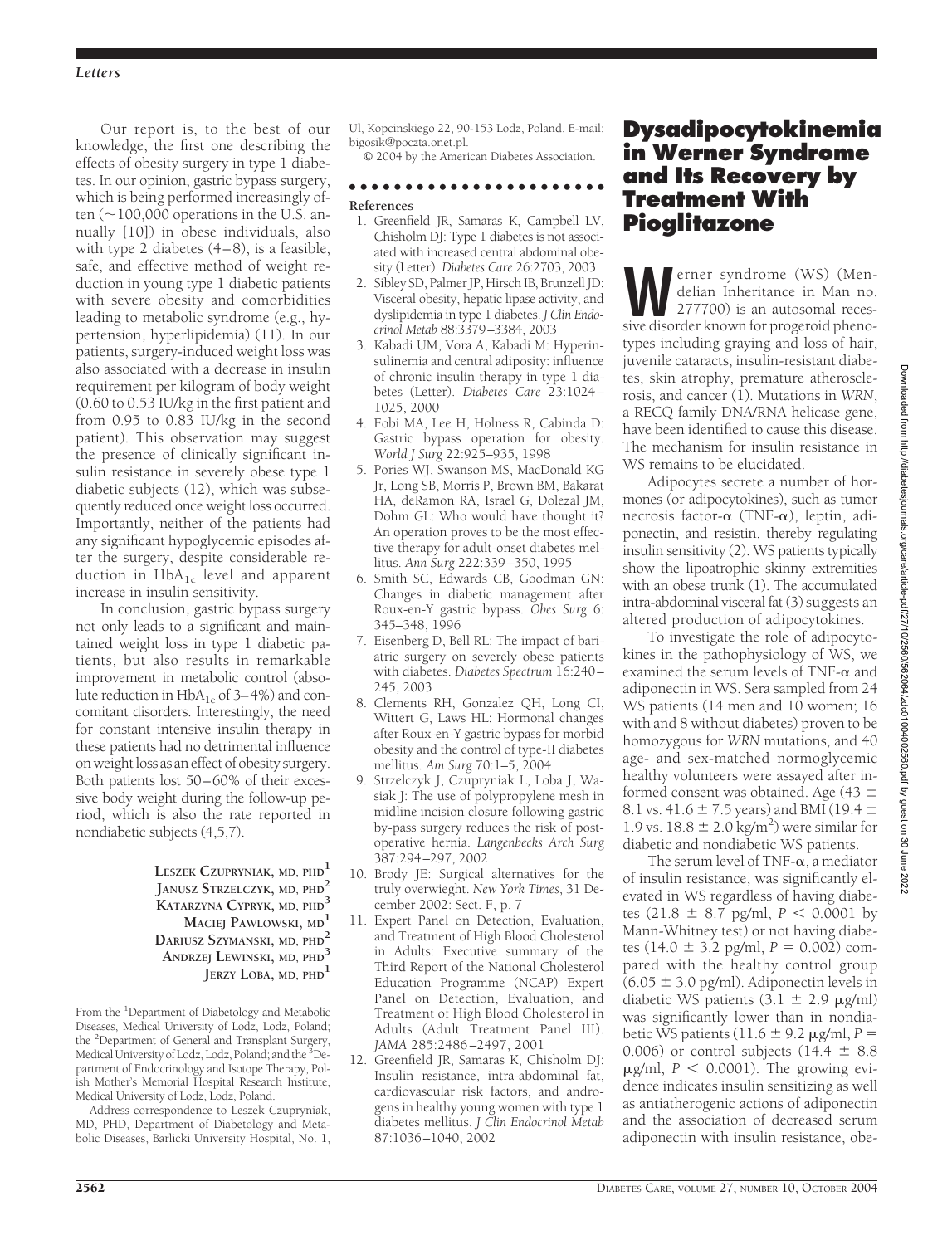sity, and type 2 diabetes (2,4). Although WS patients are usually not obese by the definition of BMI, the visceral fat specifically accumulated by an unknown mechanism (3) might cause high TNF- $\alpha$  and low adiponectin levels, characteristics similar to morbid obesity.

We recently reported the successful improvement of glycemic control and insulin sensitivity by pioglitazone in diabetic WS patients (5). Therefore, we next assessed adipocytokines before and after 16 weeks on pioglitazone (15 mg/day) in three diabetic WS patients. The treatment significantly elevated adiponectin levels from 2.57  $\pm$  1.36 to 7.07  $\pm$  2.48  $\mu$ g/ml  $(P = 0.03$  by paired *t* test). TNF- $\alpha$  and  $HbA_{1c}$  levels showed a tendency to decline from  $16.1 \pm 4.75$  to  $3.53 \pm 0.58$ pg/ml ( $P = 0.052$ ) and from  $7.7 \pm 0.6$  to  $6.4 \pm 0.5\%$  ( $P = 0.17$ ), respectively.

To our knowledge, this is the first study to examine serum adipocytokine levels in WS patients. Reduced insulin sensitivity with increased visceral adiposity is the hallmark of both WS and normal aging. Because pioglitazone achieved improvement of glycemic control as well as correction of adiponectin and TNF- $\alpha$  levels, these cytokines are likely to be at least in part responsible for insulin resistance in WS. Adipocyte function may be a key element linking *WRN* mutation and the metabolic abnormalities observed in WS. It is also of our interest to know whether pioglitazone and other thiazolidinediones can prevent or delay the onset of diabetes in WS by modulating adipocytokines. Our present findings raise a possibility that pioglitazone could extend the lifespan of WS patients by improving metabolism and preventing early cardiovascular death.

> **KOUTARO YOKOTE, MD1,2 KAZUO HARA, MD<sup>3</sup> SEIJIRO MORI, MD1,2 TAKASHI KADOWAKI, MD<sup>3</sup> YASUSHI SAITO, MD1,2 MAKOTO GOTO, MD4,5**

From the <sup>1</sup>Division of Endocrinology and Metabolism, Department of Internal Medicine, Chiba University Hospital, Chiba City, Japan; the <sup>2</sup>Department of Clinical Cell Biology, Chiba University Graduate School of Medicine, Chiba City, Japan; the <sup>3</sup>Department of Metabolic Diseases, Graduate School of Medicine, University of Tokyo, Tokyo, Japan; the <sup>4</sup>Department of Rheumatology, Tokyo Metropolitan Otsuka Hospital, Tokyo, Japan; and the <sup>5</sup>Institute of Bioengineering, Toin Yokohama University, Yokohama, Japan.

Address correspondence to Koutaro Yokote, MD, Division of Endocrinology and Metabolism, Depart-

ment of Internal Medicine, Chiba University Hospital, 1-8-1 Inohana, Chuo-ku, Chiba 260-8670, Japan. E-mail: kyokote-cib@umin.ac.jp.

© 2004 by the American Diabetes Association.

**Acknowledgments**— We thank Dr. R.W. Miller (National Cancer Institute) for helpful comments. This work was supported in part by the grants from the Japanese Ministry of Education, Science and Sports and the Ministry of Health, Labor and Welfare.

#### ●●●●●●●●●●●●●●●●●●●●●●●

#### **References**

- 1. Goto M: Clinical characteristics of Werner syndrome and other premature aging syndromes: pattern of aging in progeroid syndromes. In *From Premature Gray Hair to Helicase-Werner Syndrome: Implication for Aging and Cancer*. Goto M, Miller RW, Eds. Basel, Karger, 2001, p. 27–39
- 2. Yamauchi T, Kamon J, Waki H, Terauchi Y, Kubota N, Hara K, Mori Y, Ide T, Murakami K, Tsuboyama-Kasaoka N, Ezaki O, Akanuma Y, Gavrilova O, Vinson C, Reitman ML, Kagechika H, Shudo K, Yoda M, Nakano Y, Tobe K, Nagai R, Kimura S, Tomita M, Froguel P, Kadowaki T: The fat-derived hormone adiponectin reverses insulin resistance associated with both lipoatrophy and obesity. *Nat Med* 7:941–946, 2001
- 3. Mori S, Murano S, Yokote K, Takemoto M, Asaumi S, Take A, Saito Y: Enhanced intraabdominal visceral fat accumulation in patients with Werner's syndrome. *Int J Obes Relat Metab Disord* 25:292–295, 2001
- 4. Daimon M, Oizumi T, Saitoh T, Yamaguchi H, Hirata A, Ohnuma H, Igarashi M, Eguchi H, Manaka H, Tominaga M: Decreased serum levels of adiponectin are a risk factor for the progression to type 2 diabetes in the Japanese population. *Diabetes Care* 26:2015–2020, 2003
- 5. Yokote K, Honjo S, Kobayashi K, Fujimoto M, Kawamura H, Mori S, Saito Y: Metabolic improvement and abdominal fat redistribution in Werner syndrome by pioglitazone (Letter). 52:1582–1583, 2004

## **Effect of**  $\alpha$ **-Linolenic Acid–Containing Linseed Oil on Coagulation in Type 2 Diabetes**

lood coagulation in diabetes is known to be increased (1,2). Because levels of n*-*3 and n-6 polyunsaturated fatty acids (PUFAs) influence

the parameters of blood coagulation, the aim of this study was to determine the effects of n-3 PUFA supplementation on coagulation and fibrinolytic factors in type 2 diabetic subjects. While it is not clear what the appropriate intake ratio of n-6 to n-3 PUFAs should be for diabetic subjects, it is known that the dietary intake ratio of n-6 to n-3 PUFAs is roughly 4:1 in Japanese subjects (3).

Ten subjects (six women and four men, average age 59.6 years) with type 2 diabetes participated in this study as inpatients. Their average BMI and  $HbA_{1c}$ values were 20.9  $\pm$  3.8 kg/m<sup>2</sup> and 10.8  $\pm$ 1.1%, respectively. Their daily energy intake during the course of the study was  $1,490 \pm 166$  kcal. After 2 weeks on the control diet, our subjects were placed on a diet in which 5 g linseed oil was added (in salads, miso soup, etc., without heating) in exchange for 5 g cooking oil. The ratio of PUFAs to saturated fatty acids in the subjects' prestudy and study diets were 1.2 and 1.6, respectively, while the ratios of n-6 to n-3 PUFAs in their prestudy and study diets were 3.6 and 1.5, respectively. Blood samples were collected before and 14 days after initiation of the study. Plasmin  $\alpha$ 2-plasmin inhibitor complex (PPI) level and plasminogen activator inhibitor-1 (PAI-1) activity in plasma was measured using a latex photometric immunoassay, while thrombin antithrombin III complex (TAT) level was measured using an enzyme-linked immunoassay. Differences in these parameters obtained at the start and end of the study were analyzed using a paired *t* test; values were considered to be significant if the *P* value was  $\leq$  0.05. Values are expressed as the mean  $\pm$  SD.

After 2 weeks on a linseed oil– supplemented diet, PPI level, PAI-1 activity, and TAT level fell significantly  $(0.72 \pm 0.19 \text{ vs. } 0.47 \pm 0.14 \text{ µg/ml}, P =$ 0.0009; 73.3  $\pm$  37.5 vs. 51.6  $\pm$  25.0 ng/ ml,  $P = 0.02$ ; and  $9.6 \pm 9.1$  vs.  $2.5 \pm 1.1$ ng/ml,  $P = 0.04$ ; respectively).

Boberg et al. (4) reported that PAI-1 activity was increased in type 2 diabetic subjects after supplementation of their diet with 10 g eicosapentaenoic acid. Kelly et al. (5) reported that a diet containing flaxseed oil (60%  $\alpha$ -linolenic acid) did not alter indexes of blood coagulation, i.e., bleeding time, prothrombin time, and partial prothrombin time. Chan et al. (6) showed that altering the dietary n-6–to–n-3 PUFA ratio had no effect on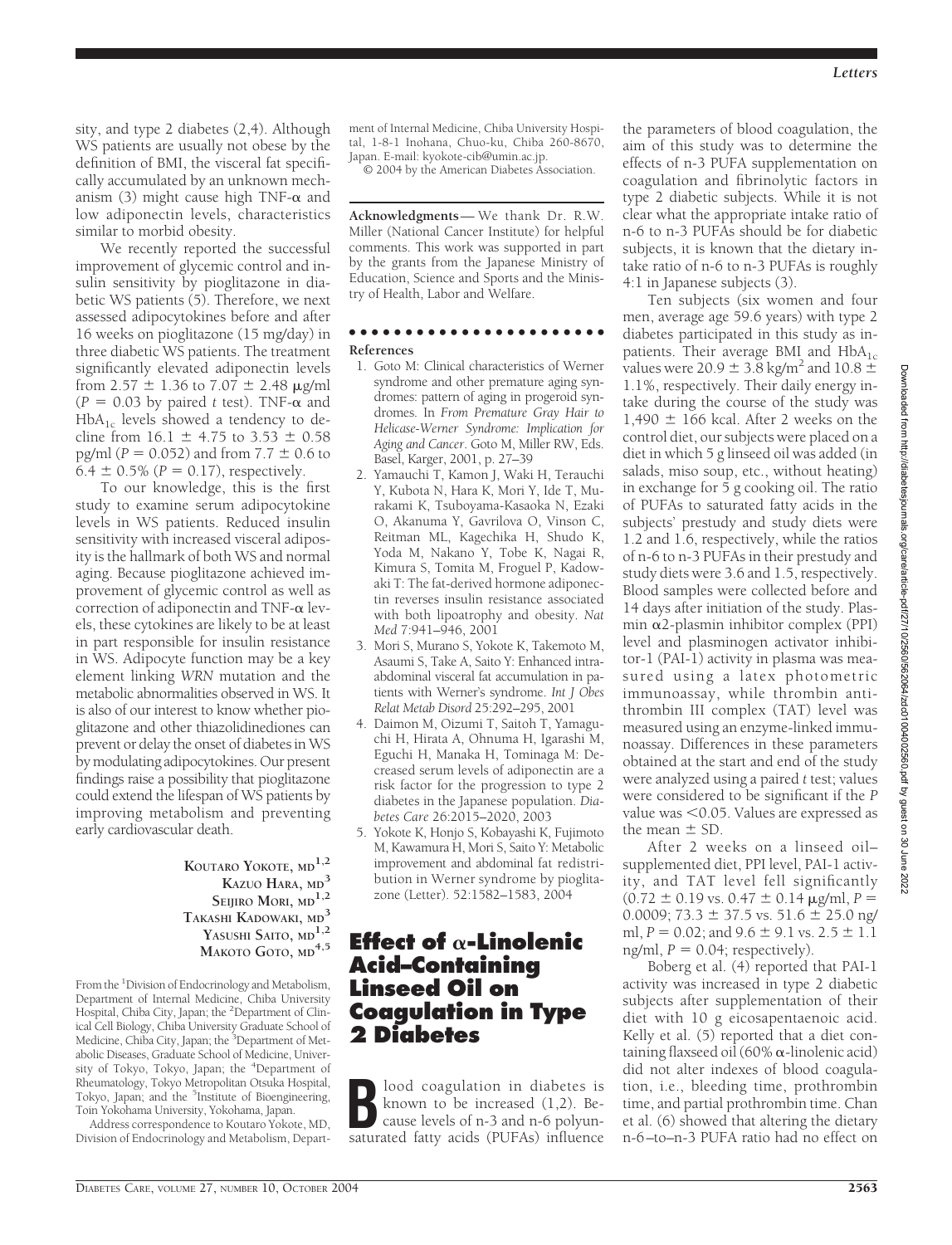### *Letters*

bleeding time. Our results, on the other hand, showed that a diet-induced reduction in the n-6–to–n-3 PUFA ratio affected parameters of blood coagulation and fibrinolysis. Finally, Freese et al. (7) reported that supplemental  $\alpha$ -linolenic acid from vegetable oil and eicosapentaenoic and docosahexaenic acids from a marine source had similar effects on hemostatic factors. In conclusion, our results showed that PPI level, PAI-1 activity, and TAT level were significantly reduced in type 2 diabetic subjects that had their n-6–to–n-3 PUFA ratio lowered by dietary means.

### **NORIAKI TOHGI, MD**

From the Department of Endocrinology and Metabolism, Kurume University School of Medicine, Kurume, Japan.

Address correspondence to Noriaki Tohgi, MD, Midori Hospital 359-1 Yuu-chou Kuga-gun, Yamaguchi 740-1404, Japan. E-mail: tohgi@ nanwakai.jp.

© 2004 by the American Diabetes Association.

●●●●●●●●●●●●●●●●●●●●●●●

#### **References**

- 1. Szirtes M: Platelet aggregation in diabetes mellitus. *Adv Cardiol* 4:179–186, 1970
- 2. Jones DB, Haitas B, Bown EG, Carter RD, Barker K, Jelfs R, Turner C, Mann JI, Prescott RJ: Platelet aggregation in noninsulin-dependent diabetes is associated with platelet fatty acids. *Diabet Med* 3:52–55, 1986
- 3. Hirahara F: *J Lipid Nutr* 4:73–82, 1995
- 4. Boberg M, Pollare T, Siegbahn A, Vessby B: Supplementation with n-3 fatty acids reduces triglycerides but increases PAI-1 in non-insulin-dependent diabetes mellitus. *Eur J Clin I* 22:645–650, 1992
- 5. Kelly DS, Nelson JG, Love JE, Branch LB, Taylor PC, Schmidt PC, Mackey BE, Iacono JM: Dietary alpha-linolenic acid alters tissue fatty acid composition, but not blood lipids, lipoproteins or coagulation status in humans. *Lipids* 28:533–537, 1993
- 6. Chan JK, Mcdonald BE, Gerrard JM, Bruce VM, Weaver BJ, Holub BJ: Effect of dietary alpha-linolenic acid and its ratio to linoleic acid on platelet and plasma fatty acids and thrombogenesis. *Lipids* 28:811– 817, 1993
- 7. Freese R, Mutanen M: Alpha-linolenic acid and marine long-chain n-3 fatty acids differ only slightly in their effects on hemostatic factors in healthy subjects. *Am J Clin Nutr* 66:591–598, 1997

# COMMENTS AND RESPONSES

**Use of Arterial Transfer Functions for the Derivation of Central Aortic Waveform Characteristics in Subjects With Type 2 Diabetes and Cardiovascular Disease**

Response to Hope et al.

e read with interest the recent ar-<br>ticle by Hope et al. (1) concern-<br>ing the noninvasive estimation of<br>central aortic pressure waveforms in subticle by Hope et al. (1) concerning the noninvasive estimation of central aortic pressure waveforms in subjects with type 2 diabetes. We entirely agree with their view that aortic rather than brachial artery pressure is likely to be of greater prognostic value, as are indexes such as aortic augmentation index. We would also agree that the data presented in the article clearly indicate that there was a substantial difference between invasively measured and derived aortic systolic pressure. However, the authors' conclusions seem overstated and may be misinterpreted by nonspecialist readers. The transfer function used by Hope et al. is actually their own and not that which is used in the "commercial devices" that they refer to in their introduction. Indeed, they offer no data to suggest that other transfer functions are unreliable in subjects with diabetes. Therefore, all that Hope et al. can actually conclude is that their own generalized transfer function is unreliable in subjects with diabetes. Thus, other investigators may be better off using "commercial devices" rather than the seemingly discredited transfer function of Hope et al.

#### **IAN B. WILKINSON, DM, MA, MRCP CARMEL MCENIERY, BSC, PHD**

From the Clinical Pharmacology Unit, Addenbrooke's Hospital, Cambridge, U.K.

Address correspondence to Dr. Ian B. Wilkinson,

Addenbrooke's Hospital, Hills Road, CB2 2QQ Cambridge, U.K. E-mail: ibw20@cam.ac.uk. © 2004 by the American Diabetes Association.

### ●●●●●●●●●●●●●●●●●●●●●●●

### **References**

1. Hope SA, Meredith IT, Tay DB, Cameron JD: Use of arterial transfer functions for the derivation of central aortic waveform characteristics in subjects with type 2 diabetes and cardiovascular disease. *Diabetes Care* 27:746–751, 2004

## **Use of Arterial Transfer Functions for the Derivation of Central Aortic Waveform Characteristics in Subjects With Type 2 Diabetes and Cardiovascular Disease**

### Response to Hope et al.

n a recent editorial, Mather and Lewanczuk (1) describe the potential value of a generalized transfer function to synthesize the ascending aortic pressure wave n a recent editorial, Mather and Lewanczuk (1) describe the potential value of a generalized transfer function to synthefrom the radial pressure waveform, as recorded indirectly by applanation tonometry. The Food and Drug Administration (FDA) had previously accepted validity under different conditions of a generalized transfer function used in a commercial device: "The SphygmoCor SCOR-Px can calculate the calibrated ascending aortic pressure waveform using the radial artery pressure waveform recorded noninvasively from a radial artery tonometer and a brachial cuff measurement"(2). On the basis of an accompanying article by Hope et al. (3) in*Diabetes Care*, editorialists expressed concern regarding whether such an approach was applicable in diabetic subjects.

There are serious flaws in the report of Hope et al. (3) Their transfer function is different from that accepted by the FDA (2) and had been determined from use of conventional fluid-filled manometer systems of an unknown frequency response. From their original dataset (4), they had opined that different transfer functions were necessary to characterize the vascu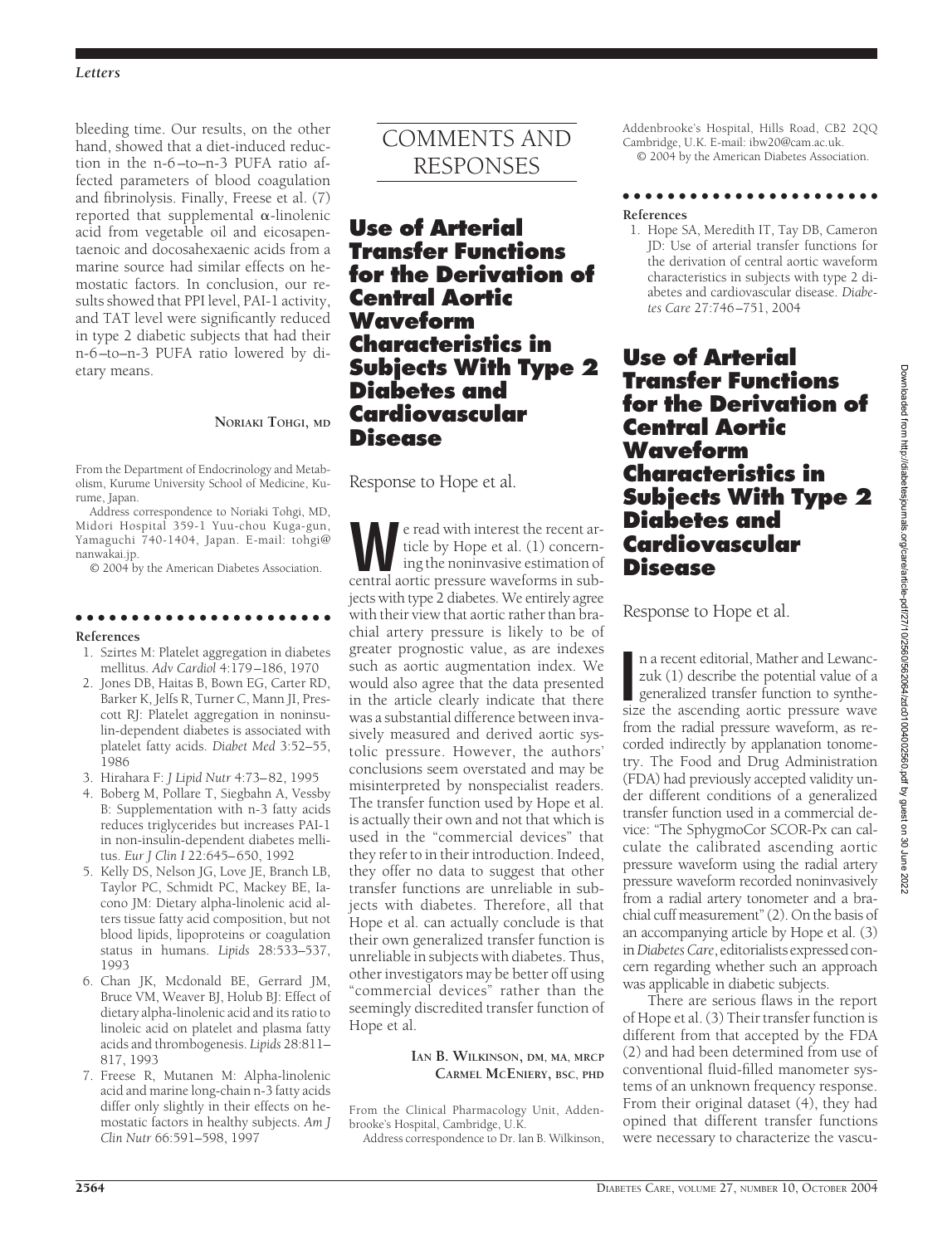lar properties of men and women and, subsequently from the same dataset (5), that their transfer function was unreliable for calculating the aortic augmentation index and other features of the synthesized aortic pressure wave. In their article, Hope et al. developed a "diabetesspecific" transfer function and showed that this could accurately generate the aortic from the radial pressure waveform. The problem with such an approach is that the same data used to validate were also used to generate the transfer function.

Other investigators (6) have found the approach used by Hope et al. to be problematic, but these issues are not taken into consideration. Other problems are also apparent. The "representative" (sic) synthesized aortic and measured aortic pressure values in their Fig. 1*B* show no evidence of the substantial (8 mmHg) diastolic pressure offset noted in Table 2. The method used for calibration (assuming mean and diastolic pressure are equal [4,7]) cannot give a diastolic pressure offset of 8 mmHg. In the system approved by the FDA, the difference was  $1$  mmHg  $(8)$ . There are serious inconsistencies with other data published by the same authors (9); the time to inflection (144–163 ms) (their Table 2) is far higher than that described for the carotid artery (mean 81 ms), while the aortic augmentation index is much lower (13.1– 21.3%) rather than higher than in the carotid  $(34 \pm 13\%)$ .

Hope et al. (3) concluded that the use of their nondiabetic transfer function was inaccurate in generating aortic systolic and diastolic pressures in diabetic subjects. However, when the nondiabetic transfer function was used to calculate pulse pressure, as in the system approved by the FDA (2) (without the unexplained diastolic pressure offset), it was actually more accurate in diabetic (mean error 2 mmHg) than in nondiabetic (mean error 6 mmHg in Table 2) subjects.

These points cast doubt over previous publications from this group (4–6). Their transfer function differs markedly from that described by others (6) and those accepted by the FDA at frequencies above 3 Hz, which determines features of the pressure waveforms such as the aortic augmentation index (7).

The validity of the FDA-approved system is supported by studies of changes in heart rate and rhythm (8) and in arterial pressure during Valsalva maneuver (7)

and with vasodilator challenge (8). It is also endorsed by modeling studies that have simulated changes in vascular properties in diabetic subjects (10). We believe that editorialists and readers of *Diabetes Care* can be reassured that no "diabetesspecific" (3) or "gender-specific" (4) transfer function is required to generate aortic pressure from the radial pressure waveform. An appropriately validated and approved generalized transfer function, however, is required.

### **ALBERTO P. AVOLIO, PHD<sup>1</sup> JOHN R. COCKCROFT**, BSC, MB<sup>2</sup> **MICHAEL F. O'ROURKE, MD, DSC<sup>3</sup>**

From the <sup>1</sup>Graduate School of Biomedical Engineering, University of New South Wales, Sydney, Australia; the <sup>2</sup> Wales Heart Research Unit, College of Medicine, University Hospital, University of Wales, Cardiff, U.K.; and the <sup>3</sup>St. Vincent's Clinic, University of New South Wales, Sydney, Australia.

Address correspondence to Dr. Michael F. O'Rourke, Suite 810, St. Vincent's Clinic, 438 Victoria St., Darlinghurst, New South Wales 2010, Australia. E-mail: m.orourke@unsw.edu.au.

A.P.A. has received honoraria from, is a consultant for, and is a member of the advisory panel of Atcor Medical. M.F.O. is a founder and director of Atcor Medical and has received consulting fees from Atcor Medical, Philips, Pfizer, Lilly, and Servier.

© 2004 by the American Diabetes Association.

### ●●●●●●●●●●●●●●●●●●●●●●●

#### **References**

- 1. Mather K, Lewanczuk R: Measurement of arterial stiffness in diabetes: a cautionary tale (Editorial). *Diabetes Care* 831–833, 2004
- 2. Food and Drug Administration: *510K Summary for SphygmoCor Px Regulation No. 21CFR870,1110 (K012487).* Rockville, MD, Food and Drug Administration, Department of Health and Human Services, 2002
- 3. Hope SA, Tay DB, Meredith IT, Cameron JD: Use of arterial transfer functions for the derivation of central aortic waveform characteristics in subjects with type 2 diabetes and cardiovascular disease. *Diabetes Care* 27:746–751, 2004
- 4. Hope SA, Tay DB, Meredith IT, Cameron JD: Comparison of generalized and genderspecific transfer functions for the derivation of aortic waveforms. *Am J Physiol Heart Circ Physiol* 283:H1150–H1156, 2002
- 5. Hope SA, Tay DB, Meredith IT, Cameron JD: Use of arterial transfer functions for the derivation of aortic waveform characteristics. *J Hypertens* 21:1299–1305, 2003
- 6. O'Rourke MF, Kim M, Adji A, Nichols WW, Avolio A: Use of arterial transfer function for the derivation of aortic waveform characteristics. *J Hypertens* 22:431–432, 2004
- 7. Chen CH, Nevo E, Fetics B, Pak PH, Yin

FC, Maughan WL, Kass DA: Estimation of central aortic pressure waveform by mathematical transformation of radial tonometry pressure: validation of generalized transfer function. *Circulation* 95: 1827–1836, 1997

- 8. Pauca A, O'Rourke M, Kon N: Prospective evaluation of a method for estimating ascending aortic pressure from the radial artery pressure waveform. *Hypertension* 38: 932–937, 2001
- 9. Gatzka CD, Cameron JD, Dart AM, Berry KL, Kingwell BA, Dewar EM, Reid CM, Jennings GL: Correction of carotid augmentation index for heart rate in elderly essential hypertensives: ANBP2 Investigators: Australian Comparative Outcome Trial of Angiotensin-Converting Enzyme Inhibitor- and Diuretic-Based Treatment of Hypertension in the Elderly. *Am J Hypertens* 14:573–577, 2001
- 10. Karamanoglu M, Gallagher DE, Avolio AP, O'Rourke MF: Pressure wave propagation in a multibranched model of the human upper limb. *Am J Physiol* 269: H1363–H1369, 1995

# **Use of Arterial Transfer Functions for the Derivation of Central Aortic Waveform Characteristics in Subjects With Type 2 Diabetes and Cardiovascular Disease**

Response to Wilkinson and McEniery and Avolio, Cockcroft, and O'Rourke

**We refer to the letters of Wilkinson**<br>and McEniery (1) and Avolio,<br>Cockcroft, and O'Rourke (2). In and McEniery (1) and Avolio, Cockcroft, and O'Rourke (2). In our article, we make it abundantly clear that all results, including the transfer function utilized, were generated from data obtained in our laboratory (3). As the above correspondents note, we have previously reported at length in peerreviewed literature how this is implemented by our group  $(4-9)$ .

There is no published data to support the contention that any transfer function performs adequately in subjects with diabe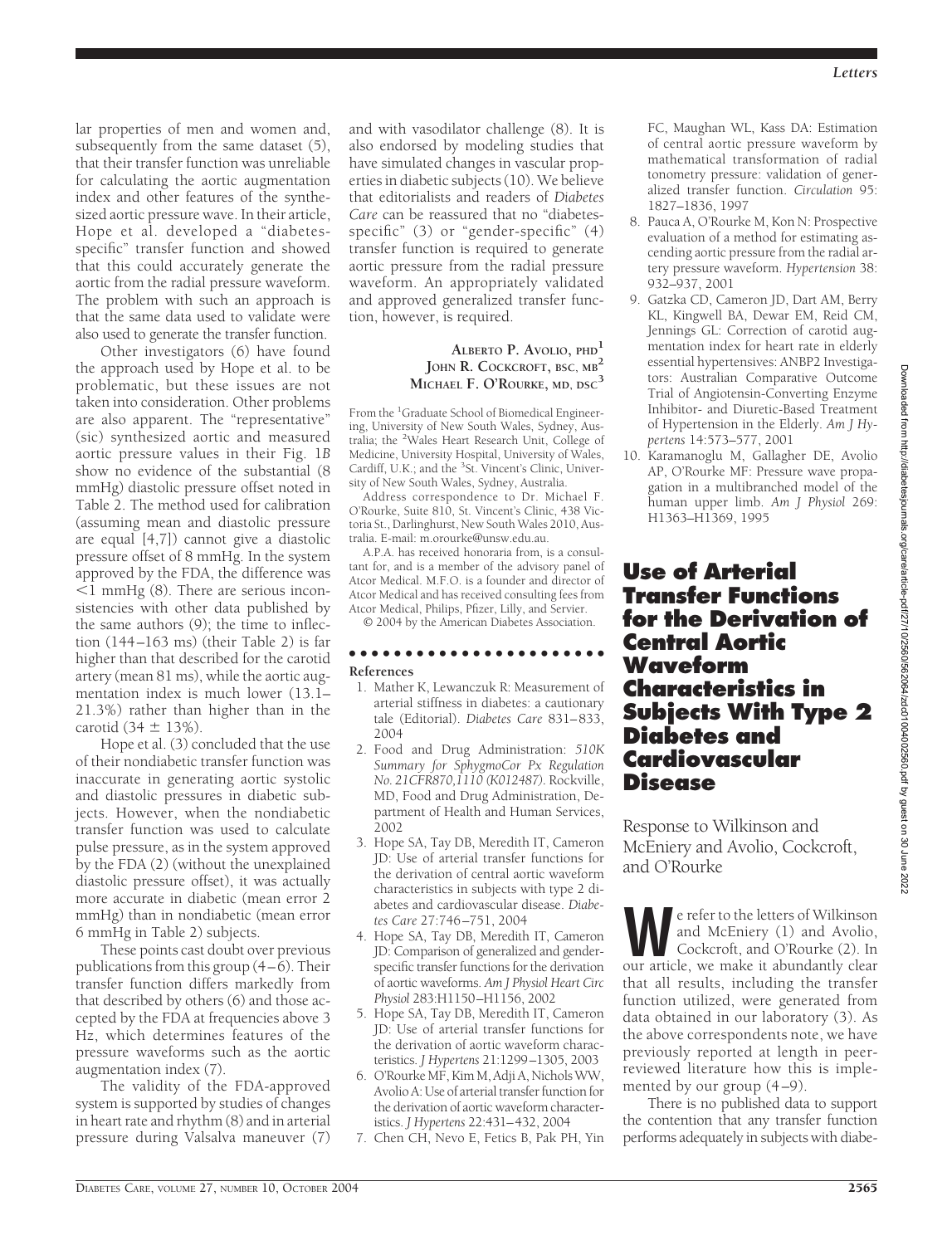tes (10–13). This issue has not been addressed in the literature by enthusiasts of the technique, yet it is of crucial importance if the technique is to be used in clinical practice.

Wilkinson and McEniery (1) make the entirely unsupported suggestion that, on the basis of our results, "investigators may be better off using 'commercial devices.'" We note that both groups of correspondents are prolific users of a particular commercial device and therefore presumably consider themselves "better off" (14– 24). We would caution them and others against this leap of faith. While they may not consider our data to support the use of arterial transfer functions in general, there are no data from any source suggesting that any transfer function is able to perform better or that our data might not reflect the maximum achievable accuracy of a "generalized" arterial transfer function. We therefore strongly urge all potential users, especially the "nonspecialist readers" of such concern to Wilkinson and McEniery, to carefully evaluate the proven accuracy and validity of such techniques in the specific population and application of their interest (25).

Avolio, Cockcroft, and O'Rourke (2) opine that "an appropriately validated and approved generalized transfer function, however, is required." The implication in this opinion, with which we agree, is that no such entity exists. Whether our results are indicative of the fundamental accuracy of a generalized arterial transfer function can only be disputed when appropriate and comparable data are available concerning other proposed transfer function techniques, commercially available or not. Unfortunately, such data can only be provided by those with access to and specific knowledge of the individual implementation, and we would strongly request that those groups, which presumably include the current correspondents, provide such data. Users could then move away from the "blackbox" approach with some confidence regarding the likely accuracy for their application, whether it be simple central pulse pressure or more sophisticated waveform analysis. Until such data are available, we cannot share Avolio, Cockcroft, and O'Rourke's optimistic belief (no evidence supplied) that "editorialists and readers of *Diabetes Care* can be reassured that no 'diabetes-specific' or 'gender-specific' transfer function, however, is required."

As might be predicted, enthusiasts of the technique do not like our findings.

However, the mature scientific response is to disprove a hypothesis rather than assign discredit (2). We therefore suggest that such enthusiasts provide robust data in support of oft-stated beliefs; in the absence of credible data we argue against an "ignorance is bliss" approach.

#### **SARAH A. HOPE, MBCHB<sup>1</sup> DAVID B. TAY, BE, PHD<sup>2</sup> IAN T. MEREDITH, MBBS, PHD<sup>1</sup> JAMES D. CAMERON, MBBS, MD<sup>1</sup>**

From the <sup>1</sup>Cardiovascular Research Centre, Monash Medical Centre, Monash University, Melbourne, Australia; and <sup>2</sup> Department of Electronic Engineering, La Trobe University, Melbourne, Australia.

Address correspondence to Sarah A. Hope, MBChB, Cardiovascular Research Centre, Monash Medical Centre, 246 Clayton Rd., Clayton, Victoria 3168, Australia. E-mail: sarah.hope@med.monash. edu.au.

© 2004 by the American Diabetes Association.

#### ●●●●●●●●●●●●●●●●●●●●●●●

### **References**

- 1. Wilkinson IB, McEniery CM: Use of arterial transfer functions for the derivation of central aortic waveform characteristics in subjects with type 2 diabetes and cardiovascular disease (Letter).*Diabetes Care* 27: 2564, 2004
- 2. Avolio AP, Cockcroft JR, O'Rourke MF: Use of arterial transfer functions for the derivation of central aortic waveform characteristics in subjects with type 2 diabetes and cardiovascular disease (Letter). *Diabetes Care* 27:2564–2565, 2004
- 3. Hope SA, Meredith IT, Tay DB, Cameron JD: Use of arterial transfer functions for the derivation of central aortic waveform characteristics in subjects with type 2 diabetes and cardiovascular disease*. Diabetes Care* 27:746–751, 2004
- 4. Hope SA, Meredith IT, Cameron JD: Reliability of transfer functions in determining central pulse pressure and augmentation index*. J Am Coll Cardiol* 40: 1196, 2002 [author reply 40:1196–1197, 2002]
- 5. Hope SA, Tay DB, Meredith IT, Cameron JD: Comparison of generalized and gender-specific transfer functions for the derivation of aortic waveforms. *Am J Physiol Heart Circ Physiol* 283:H1150–H1156, 2002
- 6. Hope SA, Tay DB, Meredith IT, Cameron JD: Use of arterial transfer functions for the derivation of aortic waveform characteristics (Letter)*. J Hypertens* 21:2197– 2199, 2003
- 7. Hope SA, Tay DB, Meredith IT, Cameron JD: Use of arterial transfer functions for the derivation of aortic waveform characteristics*. J Hypertens* 21:1299–1305, 2003
- 8. Hope SA, Meredith IT, Cameron JD: Effect of non-invasive calibration of radial waveforms on error in transfer functionderived central aortic waveform characteristics*. Clin Sci* (*Lond*) 107:205–211, 2004
- 9. Hope SA, Tay DB, Meredith IT, Cameron JD: Use of arterial transfer functions for the derivation of aortic waveform characteristics (Letter)*. J Hypertens* 22:433–434, 2004
- 10. Lehmann ED: Cited "validation" references for the SphygmoCor device. *Kidney Int* 59:1597–1598, 2001
- 11. Lehmann ED: Citation of "validation" references for sphygmocor-based estimates of central aortic blood pressure*. J Clin Endocrinol Metab* 86:1844–1845, 2001
- 12. Lehmann ED: Where is the evidence that radial artery tonometry can be used to accurately and noninvasively predict central aortic blood pressure in patients with diabetes? *Diabetes Care* 23:869–871, 2000
- 13. Lehmann ED: Regarding the accuracy of generalized transfer functions for estimating central aortic blood pressure when calibrated non-invasively. *J Hypertens* 18: 347–349, 2000 [author reply 18:349– 350, 2000]
- 14. Wilkinson IB, Fuchs SA, Jansen IM, Spratt JC, Murray GD, Cockcroft JR, Webb DJ: Reproducibility of pulse wave velocity and augmentation index measured by pulse wave analysis*. J Hypertens* 16:2079– 2084, 1998
- 15. Wilkinson IB, MacCallum H, Rooijmans DF, Murray GD, Cockcroft JR, McKnight JA, Webb DJ: Increased augmentation index and systolic stress in type 1 diabetes mellitus. *QJM* 93:441–448, 2000
- 16. Wilkinson IB, MacCallum H, Flint L, Cockcroft JR, Newby DE, Webb DJ: The influence of heart rate on augmentation index and central arterial pressure in humans*. J Physiol* 525:263–270, 2000
- 17. Wilkinson IB, Franklin SS, Hall IR, Tyrrell S, Cockcroft JR: Pressure amplification explains why pulse pressure is unrelated to risk in young subjects*. Hypertension* 38: 1461–1466, 2001
- 18. Wilkinson IB, MacCallum H, Hupperetz PC, van Thoor CJ, Cockcroft JR, Webb DJ: Changes in the derived central pressure waveform and pulse pressure in response to angiotensin II and noradrenaline in man*. J Physiol* 530:541–550, 2001
- 19. Wilkinson IB, Prasad K, Hall IR, Thomas A, MacCallum H, Webb DJ, Frenneaux MP, Cockcroft JR: Increased central pulse pressure and augmentation index in subjects with hypercholesterolemia. *J Am Coll Cardiol* 39:1005–1011, 2002
- 20. Wilkinson IB, Mohammad NH, Tyrrell S, Hall IR, Webb DJ, Paul VE, Levy T, Cockcroft JR: Heart rate dependency of pulse pressure amplification and arterial stiff-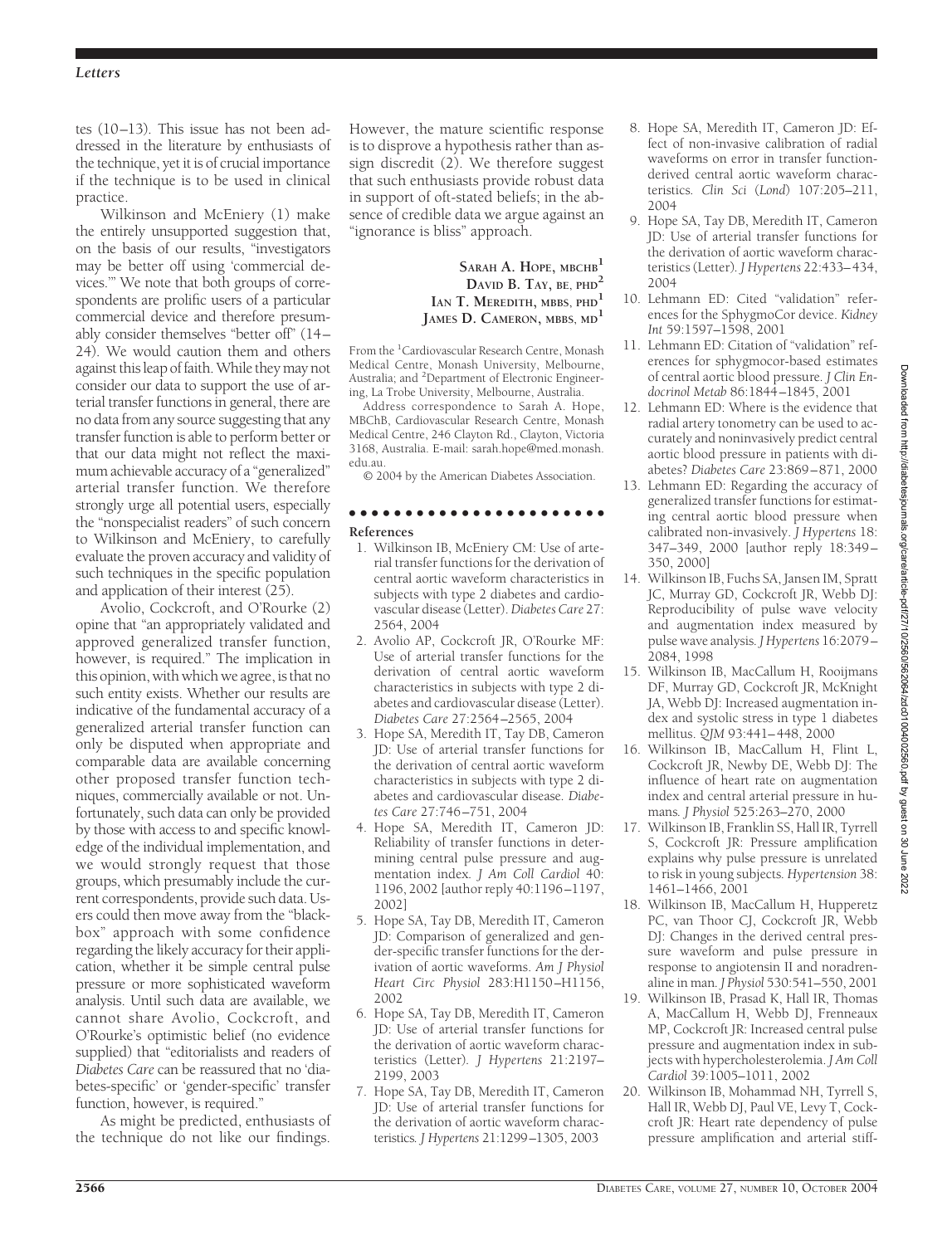ness*. Am J Hypertens* 15:24–30, 2002

- 21. Wilkinson IB, Hall IR, MacCallum H, Mackenzie IS, McEniery CM, van der Arend BJ, Shu YE, MacKay LS, Webb DJ, Cockcroft JR: Pulse-wave analysis: clinical evaluation of a noninvasive, widely applicable method for assessing endothelial function. *Arterioscler Thromb Vasc Biol* 22: 147–152, 2002
- 22. Weber T, Auer J, O'Rourke MF, Kvas E, Lassnig E, Berent R, Eber B: Arterial stiffness, wave reflections, and the risk of coronary artery disease*. Circulation* 109:184– 189, 2004
- 23. Vlachopoulos C, Alexopoulos N, Panagiotakos D, O'Rourke MF, Stefanadis C: Cigar smoking has an acute detrimental effect on arterial stiffness*. Am J Hypertens* 17:299–303, 2004
- 24. Vlachopoulos C, Hirata K, O'Rourke MF: Effect of caffeine on aortic elastic properties and wave reflection*. J Hypertens* 21: 563–570, 2003
- 25. Cloud GC, Rajkumar C, Kooner J, Cooke J, Bulpitt CJ: Estimation of central aortic pressure by SphygmoCor requires intraarterial peripheral pressures*. Clin Sci* (*Lond*) 105:219–225, 2003

## **Use of Arterial Transfer Functions for the Derivation of Central Aortic Waveform Characteristics in Subjects With Type 2 Diabetes and Cardiovascular Disease**

Response to Avolio, Cockcroft, and O'Rourke

volio, Cockcroft, and O'Rourke (1)<br>
the approach taken by Hope et al.<br>
(2) in generating and validating an arterial raise some valid concerns regarding (2) in generating and validating an arterial transfer function in subjects with diabetes. The rigorous evaluation and validation process, which undoubtedly supported the Food and Drug Administration approval of the SphygmoCor SCOR-Px device, could be used as a model for parallel evaluations in specific populations of interest. Despite these authors' assurances of universal applicability, however, given the profound effects of

diabetes on all dimensions of the vascular tree, it does seem reasonable to specifically test whether generalized transfer functions are valid in subjects with diabetes. The manuscript by Hope et al. was of value in that it raises questions about the validity of this tool in this setting. We are in full agreement with Avolio, Cockcroft, and O'Rourke that appropriate validation of the generalized transfer function in subjects with diabetes is required before the use of this tool in research or clinical applications can be advocated.

#### **KIEREN MATHER, MD, FRCPC<sup>1</sup> RICHARD LEWANCZUK, MD, PHD, FRCPC<sup>2</sup>**

From the <sup>1</sup>Division of Endocrinology & Metabolism, Indiana University School of Medicine, Indianapolis, Indiana; and the <sup>2</sup> Division of Endocrinology & Metabolism, University of Alberta, Alberta, Canada.

Address correspondence to Kieren Mather, MD, FRCPC, Indiana University School of Medicine, Division of Endocrinology & Metabolism, 975 West Walnut St., IB424, Indianapolis, IN 46202. E-mail: kmather@iupui.edu.

© 2004 by the American Diabetes Association.

#### ●●●●●●●●●●●●●●●●●●●●●●● **References**

- 1. Avolio AP, Cockcroft JR, O'Rourke MF: Use of arterial transfer functions for the derivation of central aortic waveform characteristics in subjects with type 2 diabetes and cardiovascular disease (Letter). *Diabetes Care* 27:2564–2565, 2004
- 2. Hope SA, Meredith IT, Tay DB, Cameron JD: Use of arterial transfer functions for the derivation of central aortic waveform characteristics in subjects with type 2 diabetes and cardiovascular disease. *Diabetes Care* 27:746–751, 2004

### **Insulin Detemir Offers Improved Glycemic Control Compared With NPH Insulin in People With Type 1 Diabetes**

Response to Home et al.

The article by Home et al. (1) in the May issue of *Diabetes Care* prompted us to respond and comment on the current practice of reporting on clini- $\blacksquare$  he article by Home et al. (1) in the May issue of *Diabetes Care* prompted us to respond and comment on cal trials when insulin analogs are concerned. While a cure for type 1 diabetes has not yet been achieved, comprehensive, multidisciplinary treatment strategies have lead the way to offer patients and their families a near-normal life and affected children a near-normal life expectancy. Multiple injections, insulin pump therapy, and frequent blood glucose measurements have provided the basis for better quality of life and good metabolic control in people with type 1 diabetes. However, the value of insulin analogs is still in question (2). There is no doubt that industry has invested vast resources to develop new insulin types for safety and efficacy reasons. However, at present, there is no doubt that insulin analogs are more expensive, and in view of the rising tide of financial problems in healthcare systems globally, this in itself can potentially pose an additional threat to the free availability and affordability of insulin treatments for patients with type 1 diabetes worldwide. The Diabetes Control and Complications Trial (DCCT) research group showed the importance of strict metabolic control for the delay and/or prevention of diabetes complications  $(3,4)$ . The indiscriminate use of terms such as "conventional" and "intensified" insulin treatment has been abandoned, and "simplified" therapies should not be recommended (4). Pre- or even postprandial administration of rapidacting insulin analogs, especially in very young children, has been reported by some authors (5) to be safe and even advantageous. Multiple injection regimens allow greater freedom in daily routines and are therefore clearly the standard of insulin-replacement therapy. However, reports on the advantages of insulin analog therapy have very often been published only in abstract form and as supplements to company-organized meetings (1).

In their original article, Home et al. included an example of another misleading way of reporting on insulin analog treatment and its alleged advantages; their investigations were setup mainly to study safety and suitability issues. In the title, and in some key passages of the article, it is suggested that the insulin analog was superior in terms of achieving glycemic control and reducing hypoglycemic episodes when compared with NPH insulin. The data from their article, however, do not support this over-optimistic view and clearly show that  $HbA_{1c}$  levels for each of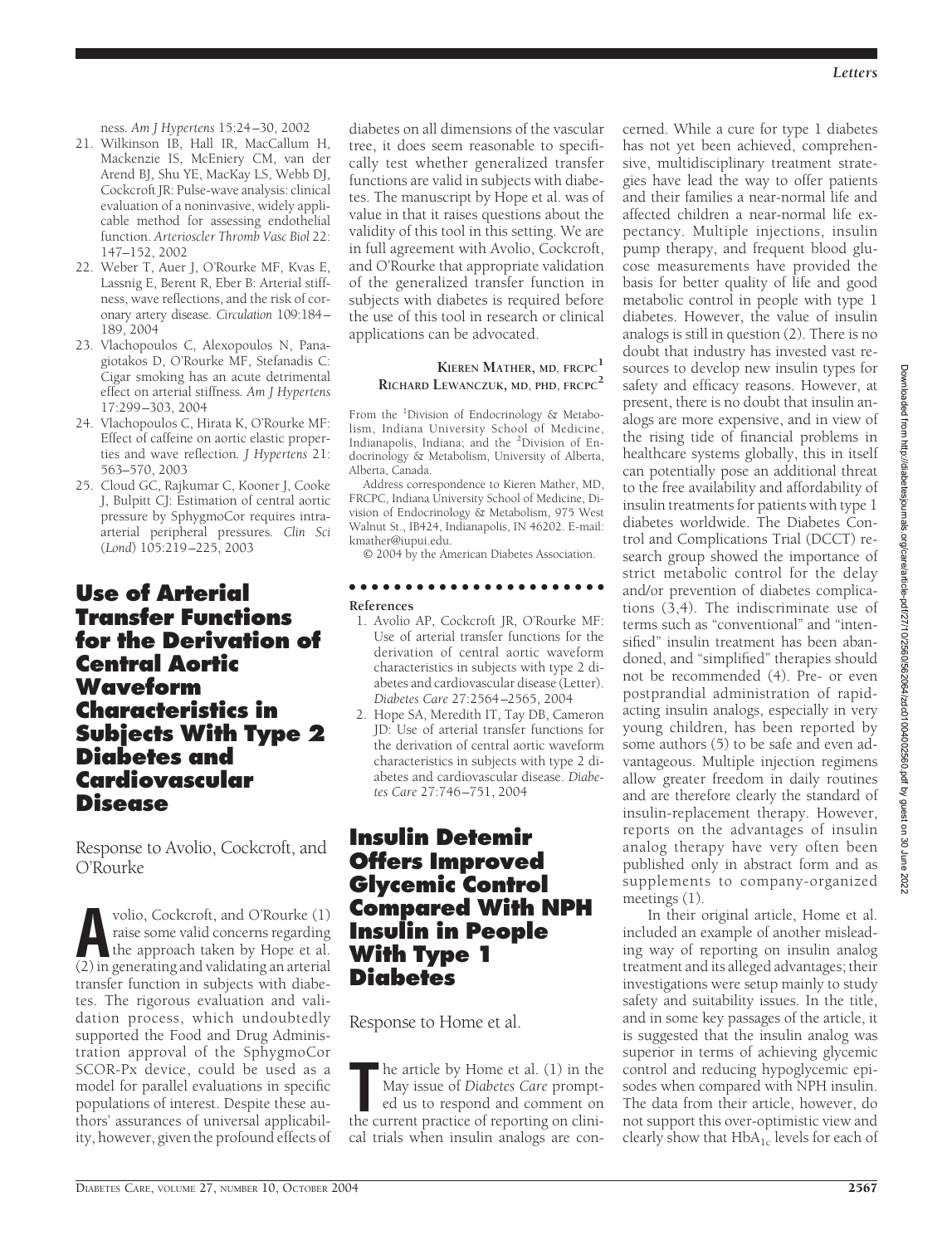the detemir groups were not different from those of the NPH group. In addition, and probably most importantly, the reduction of hypoglycemic episodes so enthusiastically reported was seen exclusively for "minor events," specifically during the night, while "major" hypoglycemic events were not reduced or eventually even greater in their  $\text{IDet}_{\text{mom } + \text{ bed}}$ group when compared with their NPH group. While we do not suggest that Home et al. have failed to carry out a useful and carefully executed study, we very much regret to see that the interpretation of their data is far from careful and not at all balanced. Since co-authors have industry affiliations and their interpretations may naturally reflect company interests. However, such reports as the article by Home et al. influence clinical decision making in daily practice and are based on individual beliefs and personal interests rather than on solid data when it comes to conclusions and decision making. A much more responsible attitude and more careful interpretation of data is clearly warranted and should guide clinical scientists when interpreting their data and writing articles for reputable peerreviewed journals. As such, wording and biased phrasing in scientific papers is often more powerful than the actual data and scientific work. The scientific community should therefore behave responsibly when writing the results from clinical trials in order to not tarnish its reputation and most importantly to not lead the public and ultimately the patient to untimely and probably incorrect conclusions.

#### **WIELAND KIESS, MD KLEMENS RAILE, MD ANGELA GALLER, MD THOMAS KAPELLEN, MD**

From the Hospital for Children and Adolescents, Medical Faculty, University of Leipzig, Leipzig, Germany.

Address correspondence to Prof. Dr. Wieland Kiess, Hospital for Children and Adolescents, University of Leipzig, Oststr. 21-25, D-04317 Leipzig, Germany. E-mail: kiw@medizin.uni-leipzig.de.

The authors of the original article did not wish to respond to this letter.

© 2004 by the American Diabetes Association.

#### ●●●●●●●●●●●●●●●●●●●●●●● **References**

1. Home P, Bartley P, Russel-Jones D, Hanaire-Broutin H, Heeg J-E, Abrams P, Landin-Olsson M, Hylleberg B, Lang H, Draeger E, the Study to Evaluate the Administration of Detemir Insulin Efficacy, Safety and Suitability study group: Insulin detemir offers improved glycemic control compared with NPH insulin in people with type 1 diabetes. *Diabetes Care* 27: 1081–1087, 2004

- 2. Siebenhofer A, Plank J, Berghold A, Narath M, Gfrerer R, Pieber T: Short acting insulin analogs versus regular human insulin in patients with diabetes mellitus. Cochrane Database Syst Rev 2: CD003287, 2004
- 3. The Diabetes Control and Complications Trial research group: the effect of intensive treatment of diabetes on the development and progression of long-term complications in insulin-dependent diabetes mellitus.*N Engl J Med* 329:977–986, 1993
- 4. Atkinson MA, Eisenbarth GS: Type 1 diabetes: new perspectives on disease pathogenesis and treatment. *Lancet* 358:221– 229, 2001
- 5. Danne T, Aman J, Schober E, Deiss D, Jacobsen JL, Friberg HH, Jensen LH, the ANA 1200 study group: A comparison of postprandial and preprandial administration of insulin aspart in children and adolescents with type 1 diabetes. *Diabetes Care* 26:2359–2364, 2003

### **Global Prevalence of Diabetes: Estimates for the Year 2000 and Projections for 2030**

Response to Wild et al.

**G**lobal diabetes prevalence estimates<br>for adults in 2000, which were de-<br>rived from population-based data<br>using oral glucose tolerance tests, were for adults in 2000, which were deusing oral glucose tolerance tests, were recently reported by Wild et al. (1). Because there are few OGTT-based data in the European region, estimates from a regional study carried out in the Netherlands were applied to 13 other countries, including Germany (2). For Germany, a prevalence of 4.1% was estimated, which corresponds to 2.6 million people with diabetes in 2000 (1).

In the German National Health Interview and Examination Survey in 1998, prevalence of known diabetes (selfreported) was assessed in a representative sample (aged 18–79 years) (3). Furthermore, from 1999 to 2001, glucose tolerance tests were carried out in the population-based KORA Survey 2000 (Augsburg, Germany) among 1,353 subjects aged 55–74 years (4). Both provided higher age- and sex-specific prevalence estimates than the Dutch study (2). Thus,  $~\sim$  5% of the adult German population had known diabetes in 1998. In addition, at least in the age-group  $>55$  years, one-half of the total cases were undiagnosed (4). The total diabetes prevalence (diagnosed and undetected cases) in the 55- to 74 year age-group was 16.6% in the KORA Survey  $(4)$ . As the one-for-one ratio for known/undiagnosed case subjects is valid for all age-groups, the total diabetes prevalence in the adult German population in 2000 was  $\sim$ 10%, corresponding to 6.3 million people. Germany should be listed among the 10 countries with the highest estimated number of people with diabetes in the world (1).

Thus, there is a greater diversity of diabetes prevalence in European countries than suggested by Wild et al. There are also differences in known risk factors for type 2 diabetes at the population level in European countries, e.g., the prevalence of obesity in Germany (20%) was almost twofold higher than in the Netherlands (5). Furthermore, the percentage of persons who did not partake in physical activity during their leisure time was higher in Germany (22.6%) than in the Netherlands (14.4%) and other European countries, which may partly explain the wide variation of diabetes prevalence (6).

### **WOLFGANG RATHMANN, MD, MSPH GUIDO GIANI, PHD**

From the Department of Biometrics and Epidemiology, German Diabetes Research Institute, Heinrich Heine University, Düsseldorf, Germany.

Address correspondence to Dr. Wolfgang Rathmann, MD, MSPH, German Diabetes Research Institute, Auf'm Hennekamp 65, D-40225 Düsseldorf, Germany. E-mail: rathmann@ddfi.uniduesseldorf.de.

© 2004 by the American Diabetes Association.

### ●●●●●●●●●●●●●●●●●●●●●●● **References**

- 1. Wild S, Roglic G, Green A, Sicree R, King H: Global prevalence of diabetes: estimates for the year 2000 and projections for 2030. *Diabetes Care* 27:1047–1053, 2004
- 2. Mooy JM, Grootenhuis PA, de Vries H, Valkenburg HA, Bouter LM, Kostense PJ, Heine RJ: Prevalence and determinants of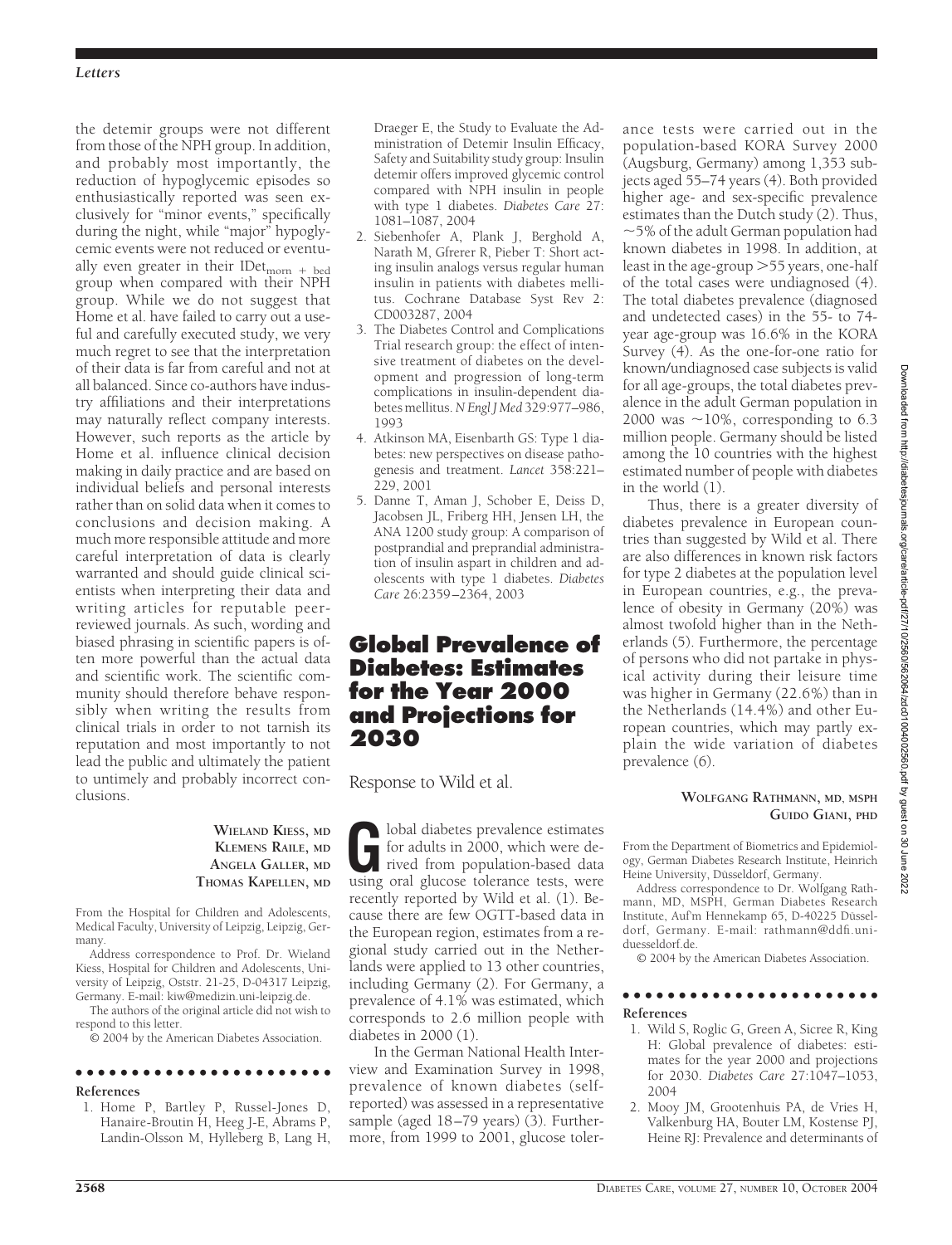glucose intolerance in a Dutch Caucasian population: the Hoorn Study. *Diabetes Care* 18:1270–1273, 1995

- 3. Thefeld W: Prevalence of diabetes mellitus in the adult population in Germany [in German]. *Gesundheitswesen* 61 (Suppl. 2):S85–S89, 1999
- 4. Rathmann W, Haastert B, Icks A, Löwel H, Meisinger C, Holle R, Giani G: High prevalence of undiagnosed diabetes mellitus in southern Germany: target populations for efficient screening: the KORA Survey 2000. *Diabetologia* 46:182–189, 2003
- 5. Seidell JC: Obesity in Europe: scaling an epidemic. *Int J Obes Relat Metab Disord* 19 (Suppl. 3):S1–S4, 1995
- 6. Varo JJ, Martinez-Gonzalez MA, Irala-Estevez J, Kearney J, Gibney M, Martinez JA: Distribution and determinants of sedentary lifestyles in the European Union. *Int J Epidemiol* 32:138–146, 2003

# **Global Prevalence of Diabetes: Estimates for the Year 2000 and Projections for 2030**

Response to Rathman and Giani

**Rathmann and Giani (1) point out**<br>that there is a greater diversity of<br>diabetes prevalence in Europe than<br>suggested by our recent article (2) on the that there is a greater diversity of suggested by our recent article (2) on the global prevalence of diabetes. We agree with this point. Unfortunately, the data from their study (3) in Augsburg, Germany, had not been published when the data for our article were assembled in 2002. As described in the article, we plan to update the estimates of diabetes prevalence and will include the Augsburg data in the next revision.

The global burden of disease study (4) only included studies describing the prevalence of diabetes defined using oral glucose tolerance tests. Prevalence studies based on self-reported diabetes were excluded because, as Rathmann and Giani found,  $\sim$  50% of diabetes in European populations is undiagnosed. (This proportion varies with age, sex, and ethnicity).

We had similar concerns as Rathmann and Giani about applying diabetes prevalence rates from the Netherlands to other European countries, given the higher levels of physical activity and lower prevalence of obesity in the Netherlands compared with many other countries. For example, total diabetes prevalence, as derived from the study in the Netherlands, was lower in middleaged people even when compared with self-reported diabetes prevalence from the Health Survey for England (5). A recent article (6) on the prevalence of known diabetes in eight European countries was published using data from sentinel general practices. The results suggest that the estimated prevalence of 2.7% for both diagnosed and undiagnosed diabetes for both sexes at all ages presented in our article for the Netherlands may be an underestimate, as the estimate for diagnosed diabetes for the Netherlands was  $\sim$ 2.6%. In Belgium, the prevalence of diagnosed diabetes at all ages was higher at  $\sim$ 3.3% than the estimate of 3.1% for both diagnosed and undiagnosed diabetes given in the global prevalence article.

The estimates of diabetes prevalence presented in the global burden article (2) are likely to represent conservative estimates for most regions as a consequence of the inclusion criteria and the need to extrapolate the limited available data, which may not reflect current patterns of diabetes prevalence. Even these conservative estimates have major public health implications. We hope that their publication will provide an incentive for better data collection on diabetes prevalence around the world, ideally as part of diabetes prevention programs.

> **SARAH H. WILD, MBBCHIR, PHD<sup>1</sup> GOJKA ROGLIC, MD<sup>2</sup> ANDERS GREEN, MD, PHD, DRMEDSCI<sup>3</sup> RICHARD SICREE, MBBS, MPH<sup>4</sup> HILARY KING, MD, DSC<sup>2</sup>**

From the <sup>1</sup>Department of Public Health Sciences, University of Edinburgh, Edinburgh, Scotland; the 2 Department of Non-Communicable Diseases, World Health Organization, Geneva, Switzerland; the <sup>3</sup> Department of Epidemiology and Social Medicine, University of Aarhus, Aarhus, Denmark; and the <sup>4</sup>International Diabetes Institute, Caulfield, Australia.

Address correspondence to Dr. Sarah Wild, MBBCHIR, PhD, Department of Public Health Sciences, University of Edinburgh, Teviot Place, Edinburgh EH8 9AG, Scotland. E-mail: sarah.wild@ ed.ac.uk.

© 2004 by the American Diabetes Association.

#### ●●●●●●●●●●●●●●●●●●●●●●● **References**

- 1. Rathmann W, Giani G: Global prevalence of diabetes: estimates for the year 2000 and projections for 2030 (Letter).*Diabetes Care* 27:2568–2569, 2004
- 2. Wild S, Roglic G, Green A, Sicree R, King H: Global prevalence of diabetes: estimates for the year 2000 and projections for 2030. *Diabetes Care* 27:1047–1053, 2004
- 3. Rathmann W, Haastert B, Icks A, Löwel H, Meisinger C, Holle R, Giani G: High prevalence of undiagnosed diabetes mellitus in southern Germany: target populations for efficient screening: the KORA Survey 2000. *Diabetologia* 46:182–189, 2003
- 4. DECODE Study Group: Age- and sexspecific prevalences of diabetes and impaired glucose regulation in 13 European cohorts. *Diabetes Care* 26:61–69, 2003
- 5. Erens B, Primatesta P (Eds.):*Health Survey for England 1998*. London, The Stationery Office, 2000
- 6. Fleming DM, Schellevis FG, Van Casteren V: The prevalence of known diabetes in eight European countries. *Eur J Public Health* 14:10–14, 2004

# **Biological Variation in HbA1c Predicts Risk of Retinopathy and Nephropathy in Type 1 Diabetes**

Response to McCarter et al.

**We** read the article by McCarter et al. (1) with interest. Technically, all nonanalytical variation, irreal. (1) with interest. Technically, spective of its source, is biological variation. Thus, mean blood glucose (MBG) associated changes are included in biological variation. It must also be stressed that all population regression equations have confidence limits that need to be taken into account when comparing values from individuals to the population study mean.

However, such points do not take away from the message of McCarter et al. (1) that non-MBG–related biological variation may be an important prognostic indicator. The real question is how health care professionals are to identify this variation in routine clinical practice. MBG has many problems such as a large variation, which is common when many indepen